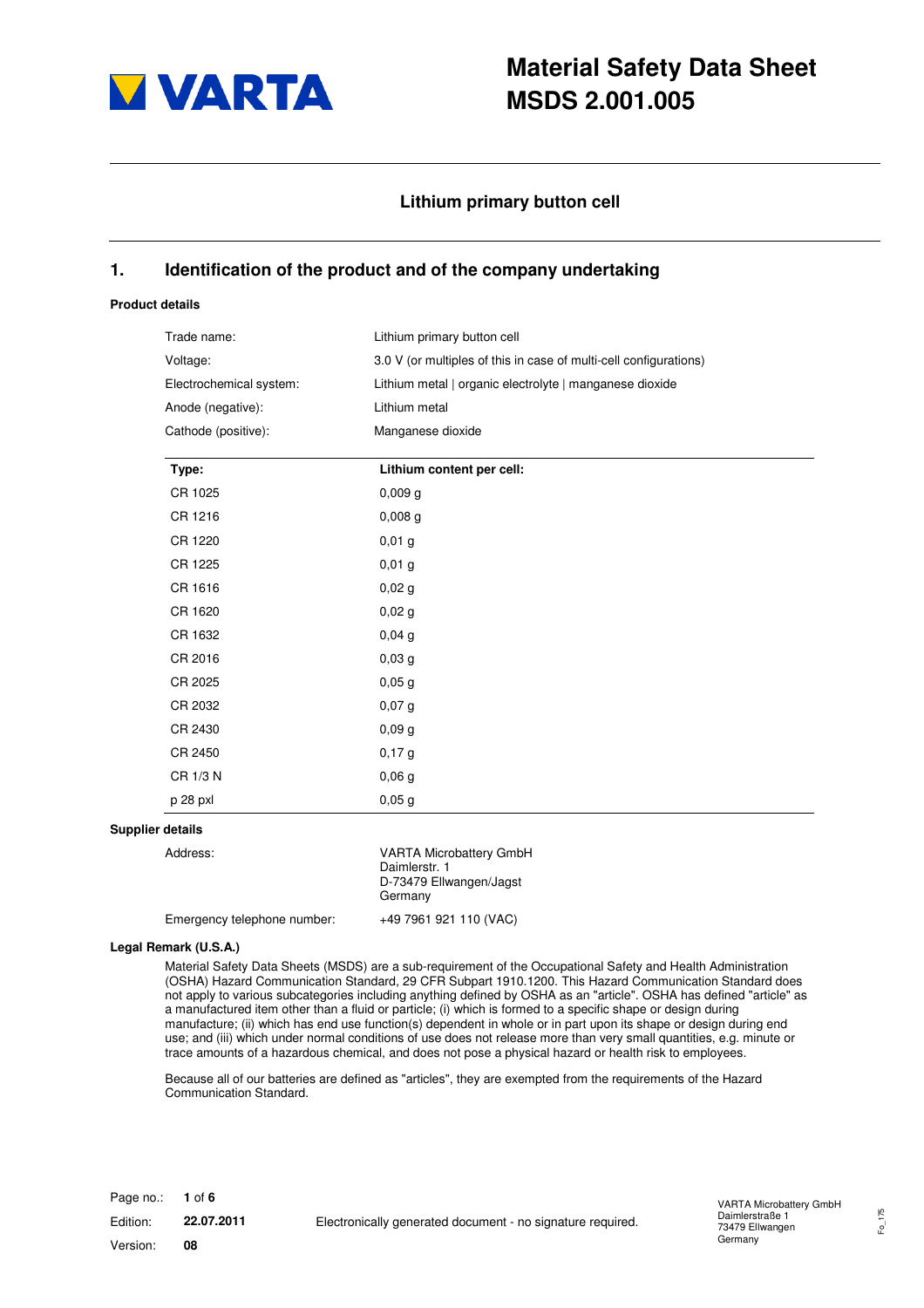

# **Material Safety Data Sheet MSDS 2.001.005**

### **Legal remark (EU)**

These batteries are no "substances" or "preparations" according to Regulation (EC) No 1907/2006 EC. Instead they have to be regarded as "articles", no substances are intended to be released during handling. Therefore there is no obligation to supply a MSDS according to Regulation (EC) 1907/2006, Article 31.

#### **General remark**

This "Safety Information" is provided as a service to our customers. The details presented are in accordance with our present knowledge and experiences. They are no contractual assurances of product attributes.

# **2. Hazards identification**

The battery is sealed hermetically. Thus, the ingredients have no hazard potential, except the battery is violated or dismantled.

If in case of mistreatment the ingredients are released, a spontaneously flammable gas mixture may be released under certain circumstances (measures according to chapter 4 to 6).

Attention: If batteries are treated wrong the danger of burns or bursts occurs. Batteries must not be heated above 100°C or incinerated. The battery contents must not get in contact with water. If the negative electrode gets in contact with water or humidity hydrogen gas is formed, which may inflame spontaneously.

# **3. Composition/information on ingredients**

#### **Ingredients**

| <b>Contents</b> | CAS No.   | <b>Hazard Symbols</b> | <b>R</b> Phrases              | <b>Material</b>                                                                                |
|-----------------|-----------|-----------------------|-------------------------------|------------------------------------------------------------------------------------------------|
| $1 - 3\%$       | 7439-93-2 | F.C                   | 14/15 - 34                    | Lithium                                                                                        |
| $13 - 40 \%$    | 1313-13-9 | Хn                    | 20/22                         | Manganese dioxide                                                                              |
| $3 - 9%$        |           | F.T                   | $60 - 61 - 11 - 19 - 20 - 36$ | Organic electrolyte,<br>consisting of lithium<br>perchlorate, organic<br>carbonates and ethers |

Full text of Classification and R-phrases: see section 16.

### **Heavy Metals**

| <b>Contents</b> | CAS No.   | Material                                                      |
|-----------------|-----------|---------------------------------------------------------------|
| $<$ 1 mg/kg     | 7440-43-9 | Cadmium                                                       |
| $< 10$ mg/kg    | 7439-92-1 | Lead                                                          |
| $< 0.1$ mg/kg   | 7439-97-6 | Mercury<br>(none intentionally introduced,<br>see Chapter 12) |

#### **Other Ingredients**

| <b>Contents</b> | CAS No. | <b>Material</b>  |  |
|-----------------|---------|------------------|--|
| 33 - 74 %       |         | Steel and nickel |  |
| $3 - 10 \%$     |         | Plastic          |  |

### **4. First-aid measures**

#### **Measures at accidental release**

| After inhalation:     | Fresh air. Seek for medical assistance.                                                                                                                                     |
|-----------------------|-----------------------------------------------------------------------------------------------------------------------------------------------------------------------------|
| After skin contact:   | Remove solid particles immediately. Flush affected areas with plenty of<br>water (at least 15 min.). Remove contaminated cloth immediately. Seek for<br>medical assistance. |
| After eye contact:    | Flush the eye gently with plenty of water (at least 15 min.). Seek for medical<br>assistance.                                                                               |
| After ingestion:      | Drink plenty of water. Avoid vomiting. Seek for medical assistance.<br>No trials for neutralization.                                                                        |
| $2$ of 6<br>Page no.: | <b>VARTA Microbattery Gmb</b>                                                                                                                                               |

Electronically generated document - no signature required. Edition: **22.07.2011**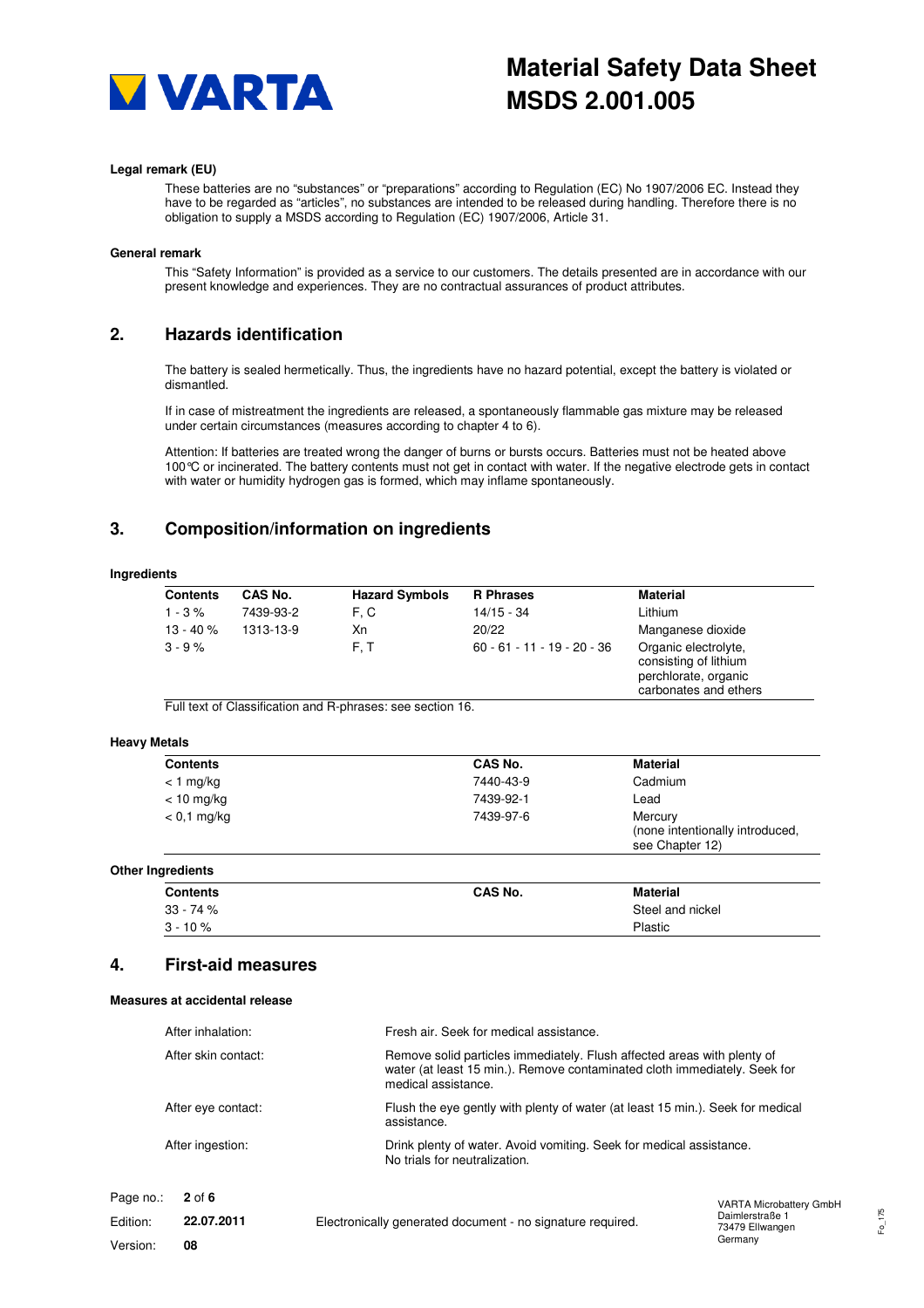

# **5. Fire-fighting measures**

| Suitable extinguishing media:                         | Metal fire extinction powder, rock salt or dry sand shall be used.                                           |
|-------------------------------------------------------|--------------------------------------------------------------------------------------------------------------|
| Extinguishing media with limited<br>suitability:      | Carbon dioxide $(CO2)$ is not suitable. Water has to be avoided.                                             |
| Special protection equipment during<br>fire-fighting: | Contamination cloth including breathing apparatus.                                                           |
| Special hazard:                                       | Cells may explode and release metal parts.                                                                   |
|                                                       | At contact of anode material with water extremely flammable hydrogen gas<br>and caustic liquid are released. |
| Attention:                                            | Do not let used extinguishing media penetrate into surface water or ground<br>water. Dispose off properly.   |

# **6. Accidental release measures**

| Person related measures:         | Wear personal protective equipment adapted to the situation (protection gloves,<br>cloth, face protection, breathing protection).                                                             |
|----------------------------------|-----------------------------------------------------------------------------------------------------------------------------------------------------------------------------------------------|
| Environment protection measures: | Bind released ingredients with powder (rock salt, sand).<br>Dispose off according to the local law and rules.<br>Avoid leached substances to penetrate into the earth, canalization or water. |
| Treatment for cleaning:          | If battery casing is dismantled, small amounts of electrolyte may leak. Package<br>the battery tightly including ingredients together with lime, sand or rock salt. Then<br>clean with water. |

# **7. Handling and storage**

| Guideline for safe handling: | Always follow the warning information on the batteries and in the manuals of<br>devices. Only use the recommended battery types.                                                            |
|------------------------------|---------------------------------------------------------------------------------------------------------------------------------------------------------------------------------------------|
|                              | Keep batteries away from children.                                                                                                                                                          |
|                              | For devices to be used by children, the battery casing should be protected<br>against unauthorized access.                                                                                  |
|                              | Unpacked batteries shall not lie about in bulk.                                                                                                                                             |
|                              | In case of battery change always replace all batteries by new ones of identical<br>type and brand.                                                                                          |
|                              | Do not swallow batteries.                                                                                                                                                                   |
|                              | Do not throw batteries into water.                                                                                                                                                          |
|                              | Do not throw batteries into fire.                                                                                                                                                           |
|                              | Do not short-circuit batteries.                                                                                                                                                             |
|                              | Do not recharge primary batteries.                                                                                                                                                          |
| Storage:                     | Storage preferably at room temperature (approx. 20 °C). Avoid large<br>temperature changes. Avoid direct sunlight. At higher temperature the electrical<br>performance may be reduced.      |
|                              | Storage of unpacked batteries can cause short circuit and heat generation.                                                                                                                  |
| Storage of large amounts:    | If possible, store the batteries in original packaging (because of short circuit<br>protection and exemptions according to transport regulations);<br>A fire alarm is recommended;          |
|                              | For automatic fire extinction consider chapter 5 "Fire fighting measures".                                                                                                                  |
| VCI storage category:        | It is recommended to consider the "VCI Guideline for the mixed storage of<br>chemicals" and to handle lithium polymer batteries according to storage<br>category 11 ("combustible solids"). |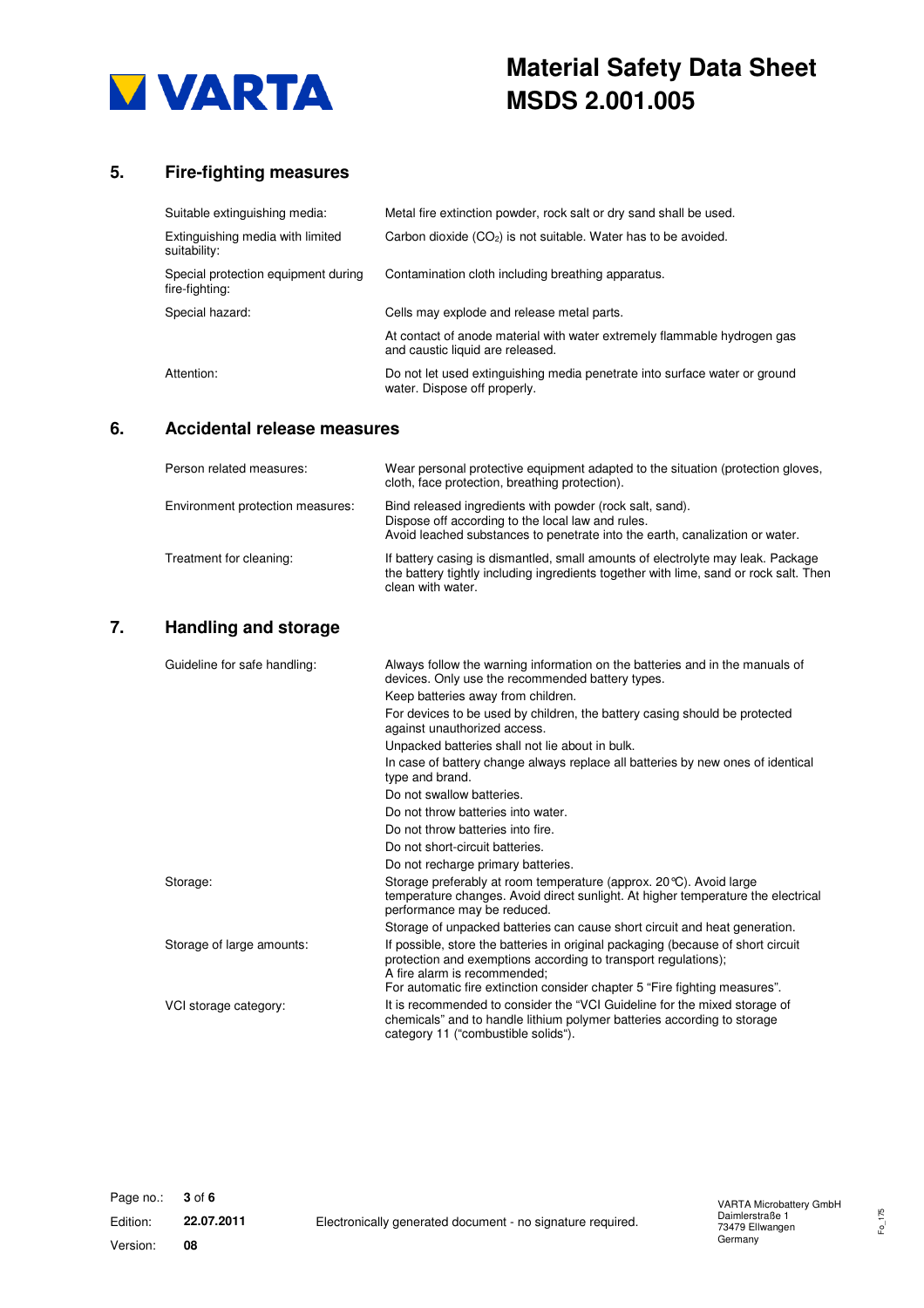

### **8. Exposure controls/personal protection**

Under normal conditions (during discharge) release of ingredients does not occur.

### **9. Physical and chemical properties**

Not applicable if closed.

# **10. Stability and reactivity**

Dangerous reactions: When heated above 100°C the risk of rupture occurs.

### **11. Toxicological information**

Under normal conditions (during charge and discharge) release of ingredients does not occur. In case of accidental release see information in chapter 2.

Swallowing of a battery can be harmful. Call the local Poison Control Centre for advice and follow-up.

### **12. Ecological information**

Lithium primary button cells do not contain heavy metals as defined by the European directives 2006/66/EC Article 21; they comply with the chemical composition requirements of this Directive.

Mercury has not been "intentionally introduced (as distinguished from mercury that may be incidentally present in other materials)" in the sense of the U.S.A. "Mercury-Containing and Rechargeable Battery Management Act'' (May 13 1996).

The Regulation on Mercury Content Limitation for Batteries promulgated on 1997-12-31 by the China authorities including the State Administration of Light Industry and the State Environmental Protection Administration defines 'low mercury' as 'mercury content by weight in battery as less than 0.025%', and 'mercury free' as 'mercury content by weight in battery as less than 0.0001%'. And therefore: Varta lithium primary button cells/batteries belong to the category of mercury-free battery (mercury content lower than 0.0001%).

# **13. Disposal considerations**

USA: Lithium primary button cells are classified by the federal government as non-hazardous waste and are safe for disposal in the normal municipal waste stream.

In the European Union, manufacturing, handling and disposal of batteries is regulated on the basis of the DIRECTIVE 2006/66/EC OF THE EUROPEAN PARLIAMENT AND OF THE COUNCIL of 6 September 2006 on batteries and accumulators and waste batteries and accumulators and repealing Directive 91/157/EEC. Customers find detailed information on disposal in their specific countries using the web site of the European Portable Batteries Association (http://www.epbaeurope.net/legislation\_national.html).

Importers and users outside EU should consider the local law and rules.

In order to avoid short circuit and heating, used lithium primary button cells should never be stored or transported in bulk. Proper measures against short circuit are:

- Storage of batteries in original packaging
- Coverage of the terminals
- Embedding in dry sand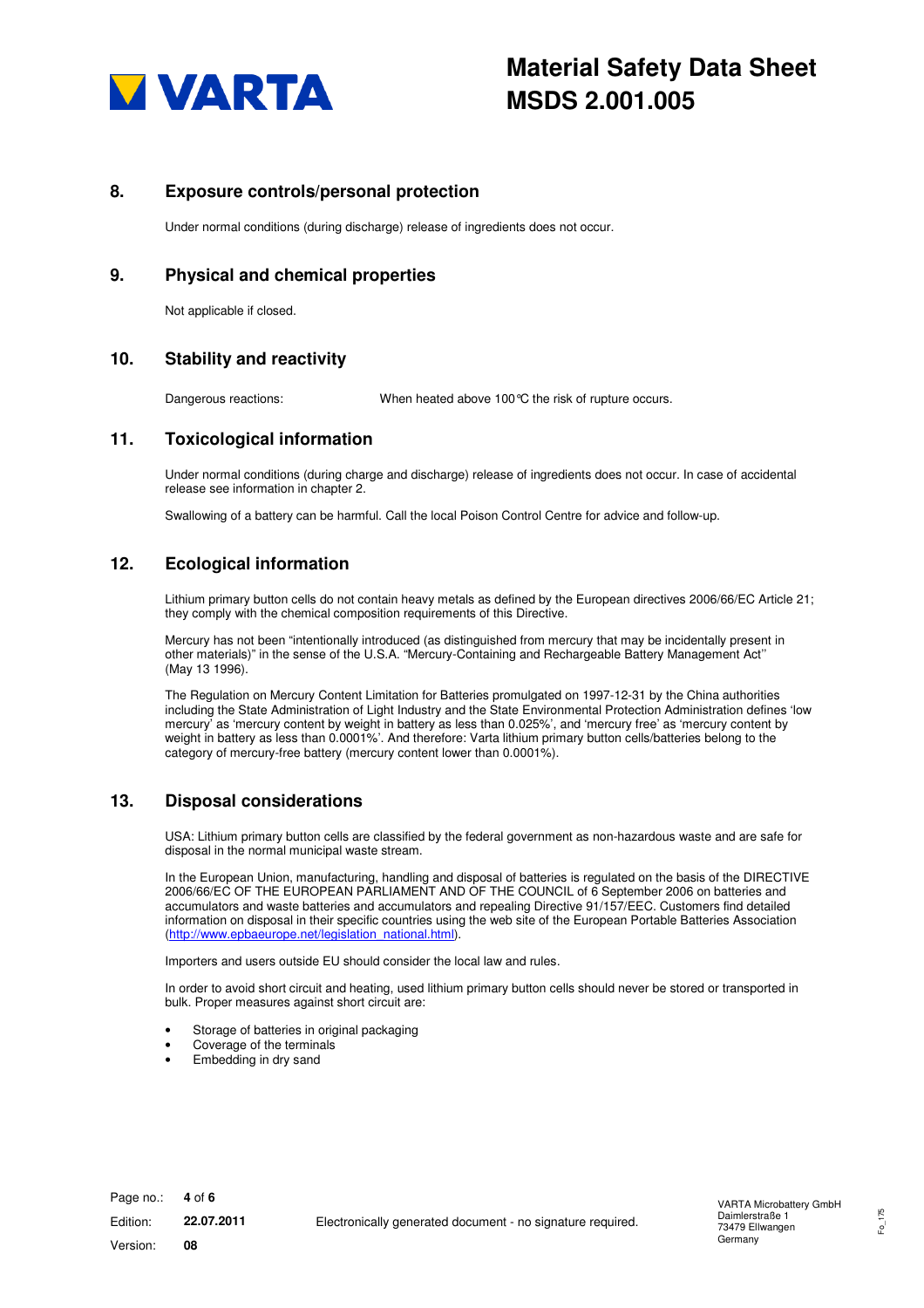

# **14. Transport information**

### **General considerations**

Lithium primary button cells manufactured by VARTA Microbattery are considered to be UN3090 Lithium Metal Batteries and are tested according to 38.3 of the "UN Manual of Tests and Criteria" for compliance with the requirements of special provisions ADR 188, IMDG 188, DOT / 49 CFR § 173.102, and the requirements of IATA DGR packing instruction 968 Section II. Positive test results required for not restricted transportation are stated in dedicated "Declarations of Conformity". In addition, the following conditions for not restricted transportation are fulfilled for these products in original VARTA packaging:

- The batteries contain an equivalent amount of not more than 1 g lithium per cell and 2 g lithium per battery.
- The batteries are isolated in the packaging to avoid short circuits.
- The packs are marked with a warning notice, that clearly states that the pack contains lithium batteries and must be quarantined, inspected and repacked if damaged.
- For air transport, the total mass does not exceed 2.5 kg per pack; for other transports 30 kg are allowed.

#### **USA**

Primary (non-rechargeable) lithium batteries and cells are forbidden for transport aboard passenger carrying aircraft. The outside of each package that contains primary (non-rechargeable) lithium batteries or cells must be marked "PRIMARY LITHIUM BATTERIES-FORBIDDEN FOR TRANSPORT ABOARD PASSENGER AIRCRAFT" on a background of contrasting color.

### **15. Regulatory information**

| <b>Marking consideration:</b>   | For the state of California these batteries have to be marked as "containing"<br>perchlorate".                                |
|---------------------------------|-------------------------------------------------------------------------------------------------------------------------------|
|                                 | European Union: According to Directive 2006/66/EC, the batteries have to be<br>marked with the crossed wheel bin symbol.      |
| International safety standards: | The basis cells are approved according to UL 1642.                                                                            |
| Water hazard class:             | (according to German Federal Water Management Act)<br>non-water pollution according to VwVwS Appendix 1<br>(No. 1443 and 766) |